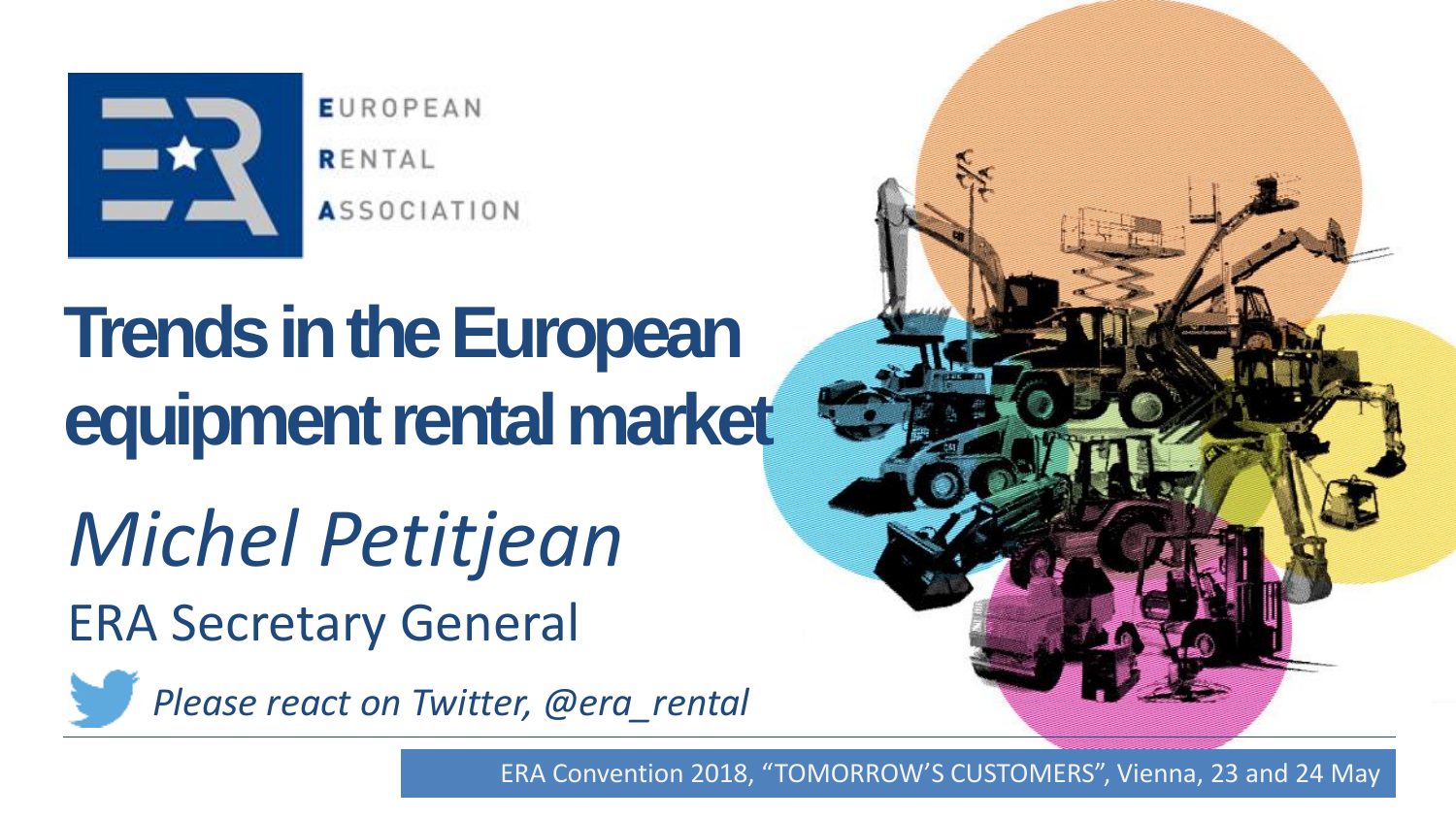$\perp$ . Macro trends on construction impacting rental markets 2.ERA Market Report 2017 highlights 3.Rental penetration

<span id="page-1-0"></span>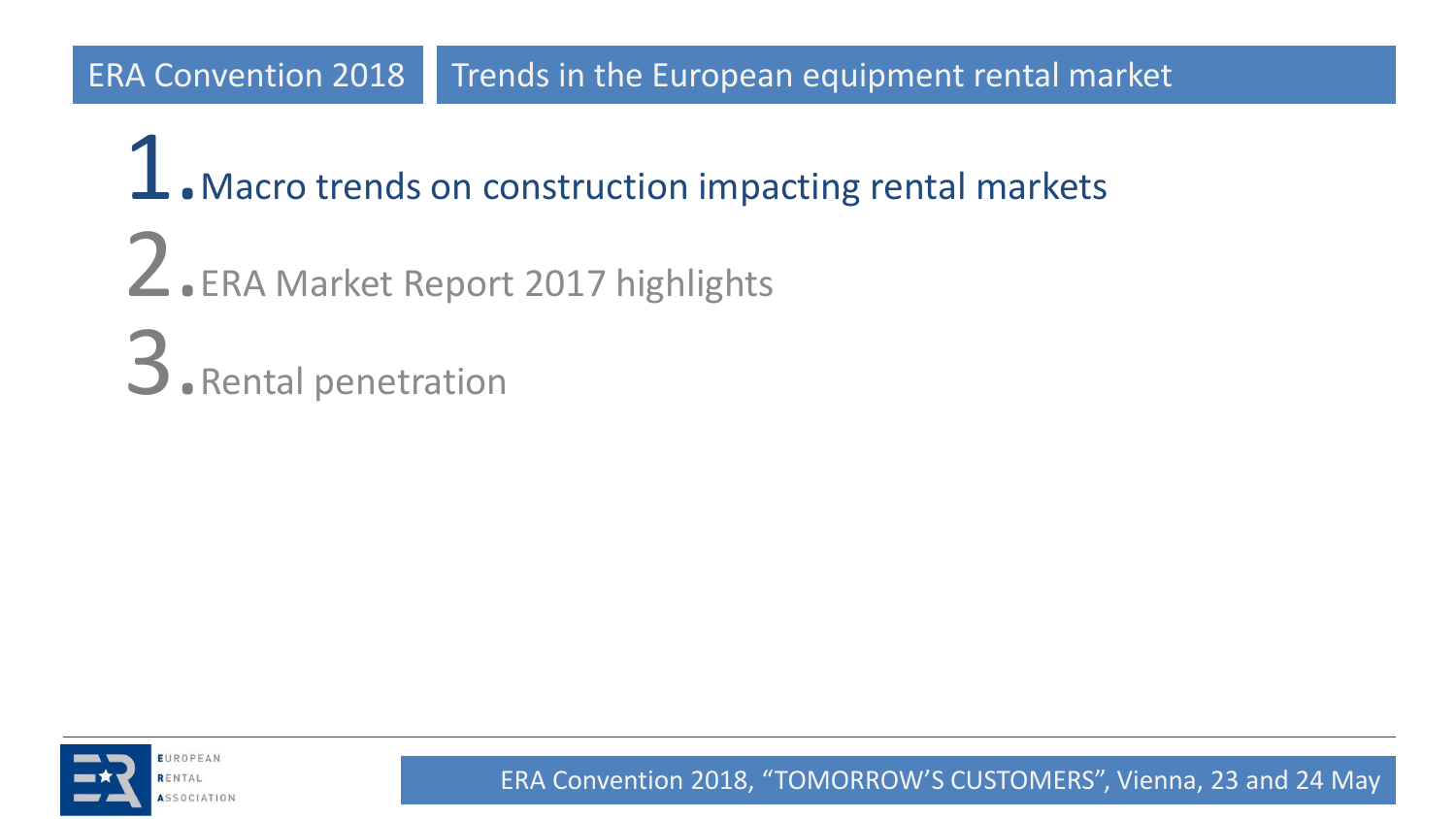# Europe on a growth path

#### Growth is still solid, but softening

- A strong end to 2017 and good momentum at the start of this year support the forecast of 2.3% real GDP growth in 2018 for the Eurozone
- Nevertheless, recent data on inflation, output, and retail sales have been disappointing, and real GDP growth is projected to ease to 2.0% in 2019 and 1.8% in 2020
- Meanwhile, high inflation, a strengthening currency, and continued uncertainty about the path to Brexit mean UK growth is likely to slip from 1.8% last year to 1.4% this year

#### Risks to the forecast

• Eurozone setback: Political uncertainty remains in Europe

<span id="page-2-0"></span>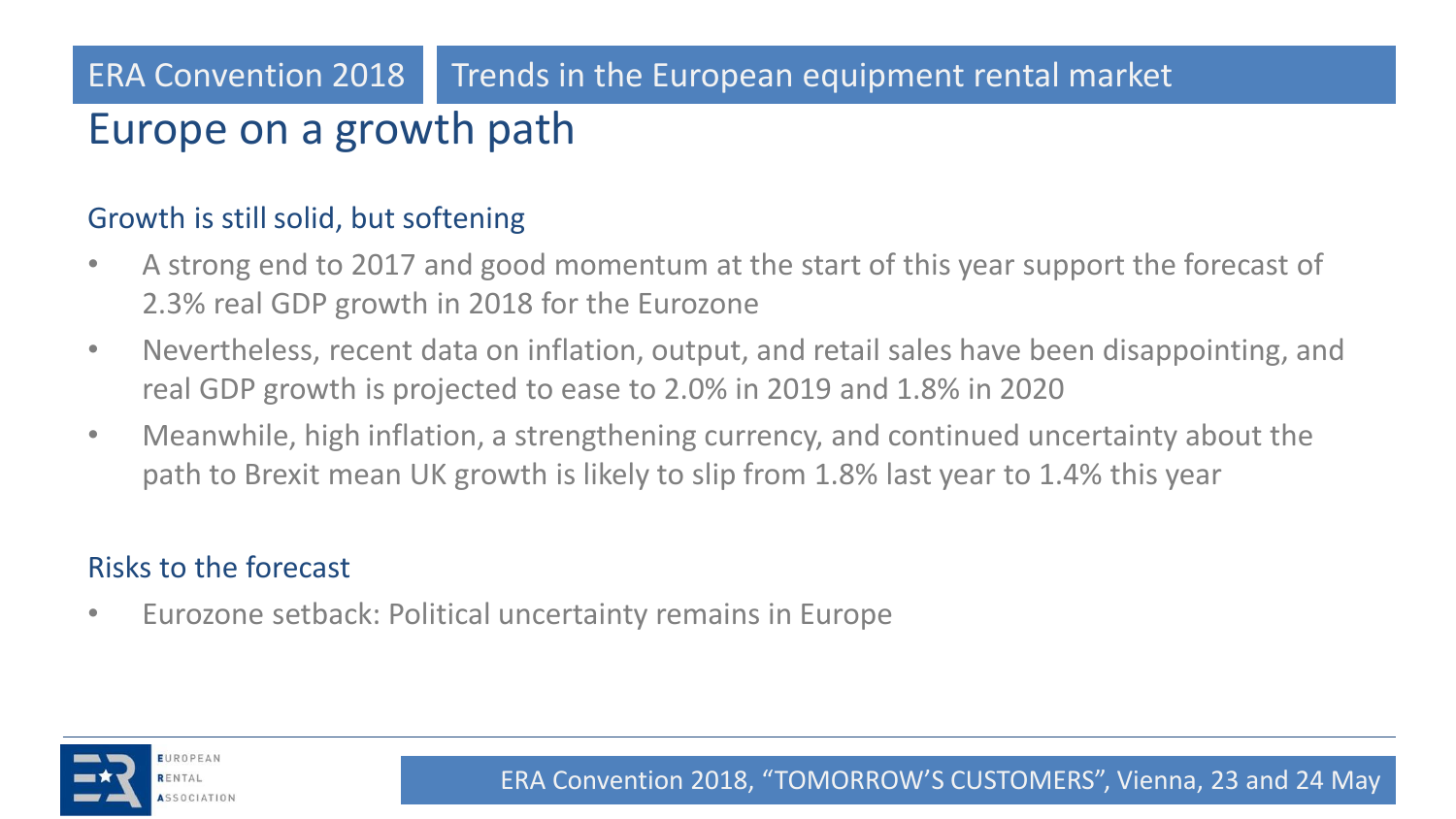### Economic optimism has gained a little steam in construction ERA Convention 2018 Trends in the European equipment rental market



<span id="page-3-0"></span>RENTAL **SSOCIATION** 

#### Residential

• Growth in housing construction in Europe will continue to be healthy for the next couple of years, propelled by rising incomes as well as the influx of refugees into the region.

#### Non residential

Europe continues to recover, with an anticipated increase in non residential during 2017. However, many investors continue to move cautiously.

#### **Infrastructure**

• European governments have made gains toward fiscal health, allowing a return to infrastructure investment. The recovery is likely to face headwinds from the uncertainty created by Brexit.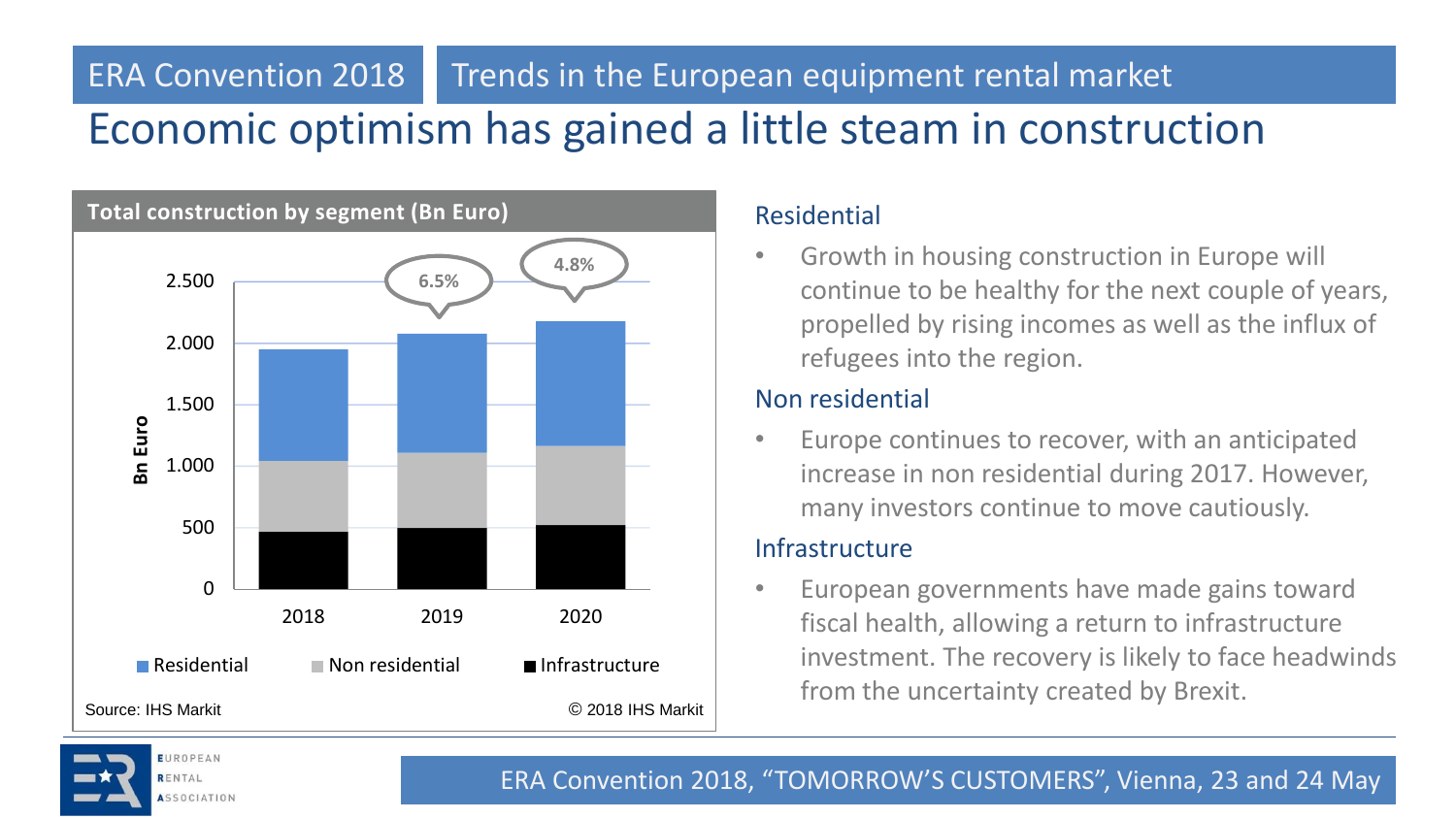# Main European construction markets



<span id="page-4-0"></span>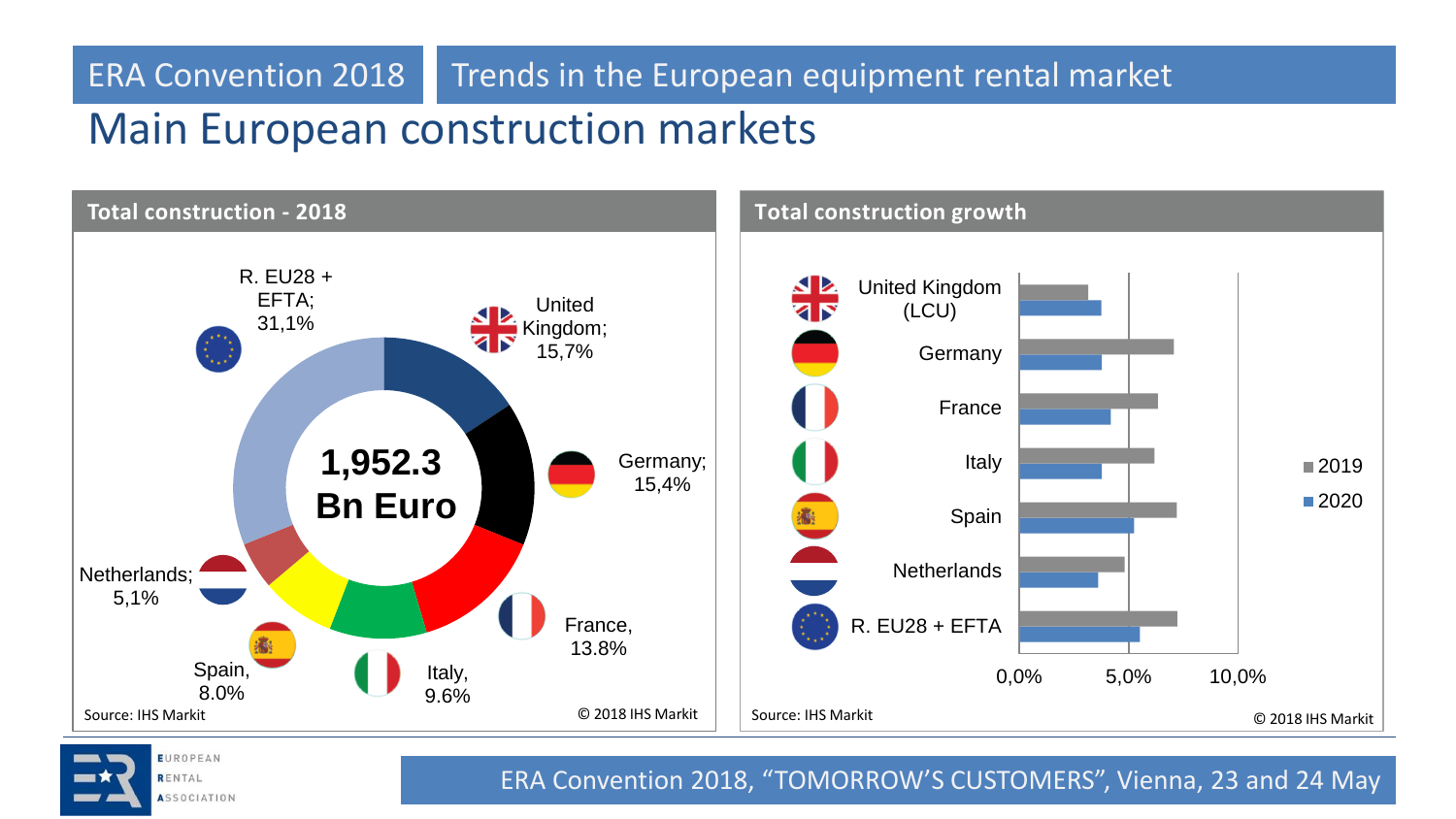$\perp$ . Macro trends on construction impacting rental markets Z.ERA Market Report 2017 highlights 3. Rental penetration

<span id="page-5-0"></span>

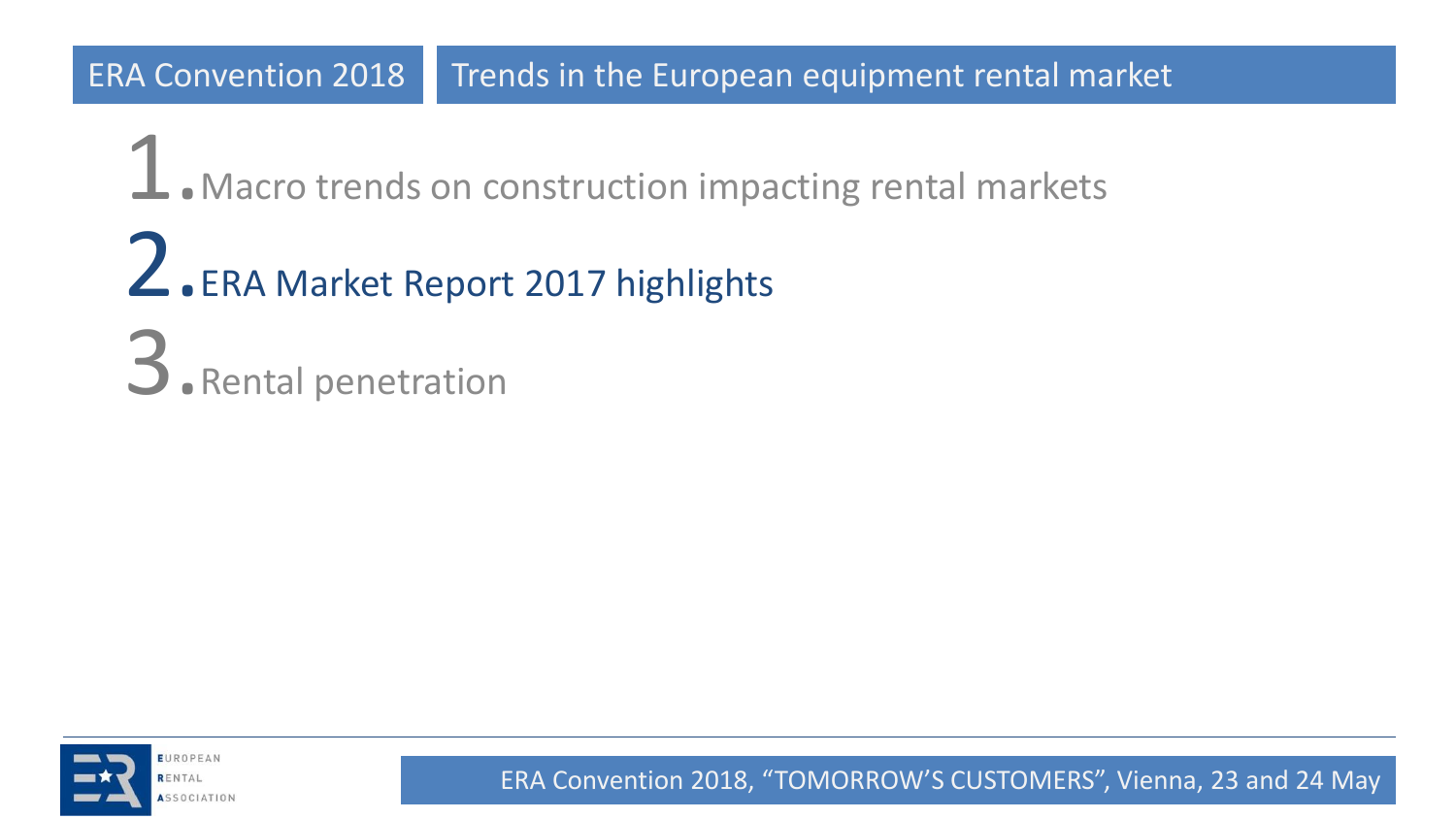# ERA Market Report 2017 highlights ERA Convention 2018 Trends in the European equipment rental market

- In the EU-28 and EFTA countries, companies providing rental services generated a total rental turnover of more than **EUR24.5 billion** in 2016.
- For the 15 countries equipment rental industry, an estimate shows an increase of **3.1% for 2017** and a forecast an increase of **2.5% for 2018**, both at a constant exchange rate.
- In Europe, the equipment rental market has seen **growth in all the countries under analysis**  despite many economic challenges.

<span id="page-6-0"></span>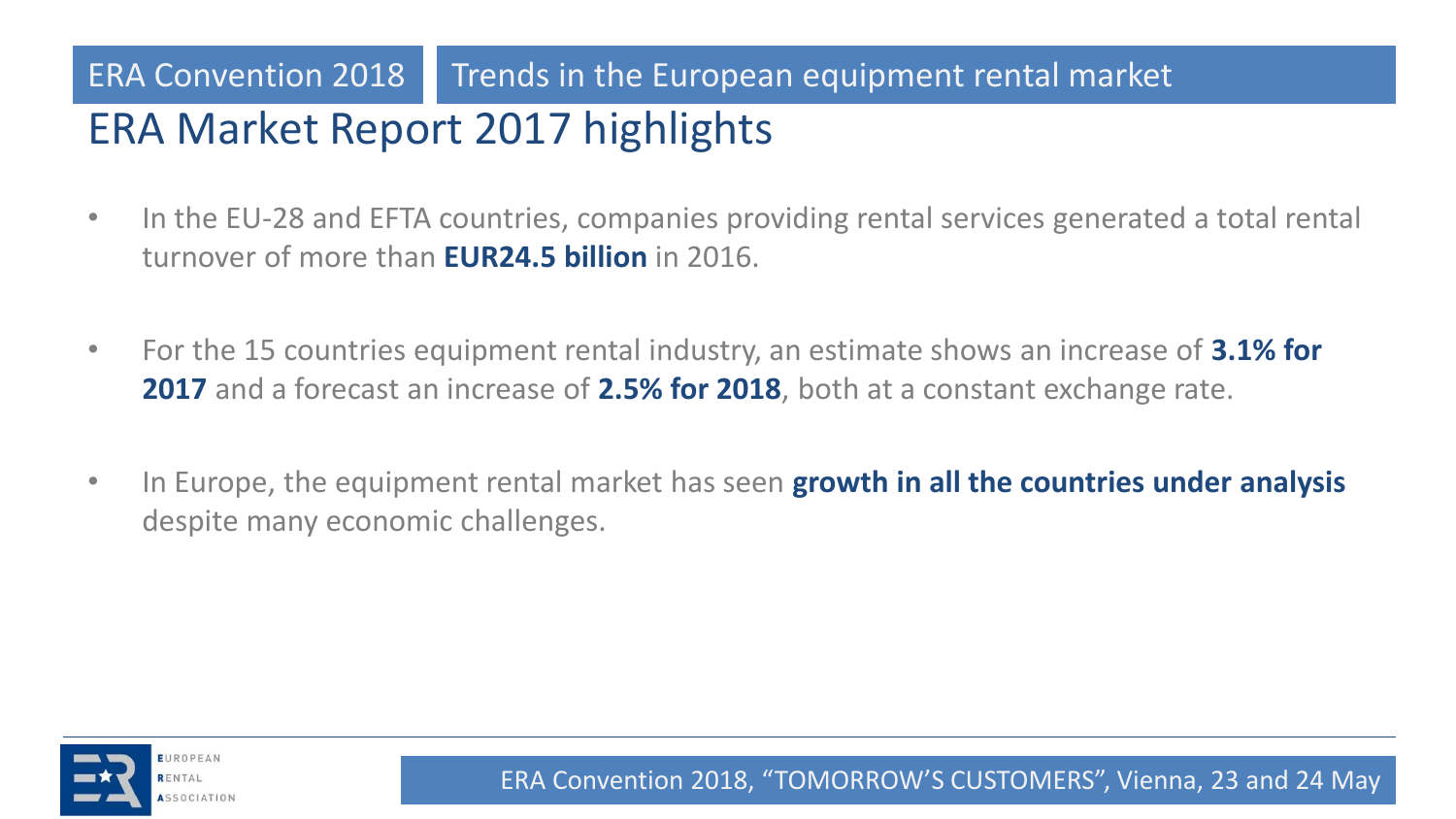# European equipment rental forecasts (2018-19) – more than 1 Bn Euro markets



<span id="page-7-0"></span>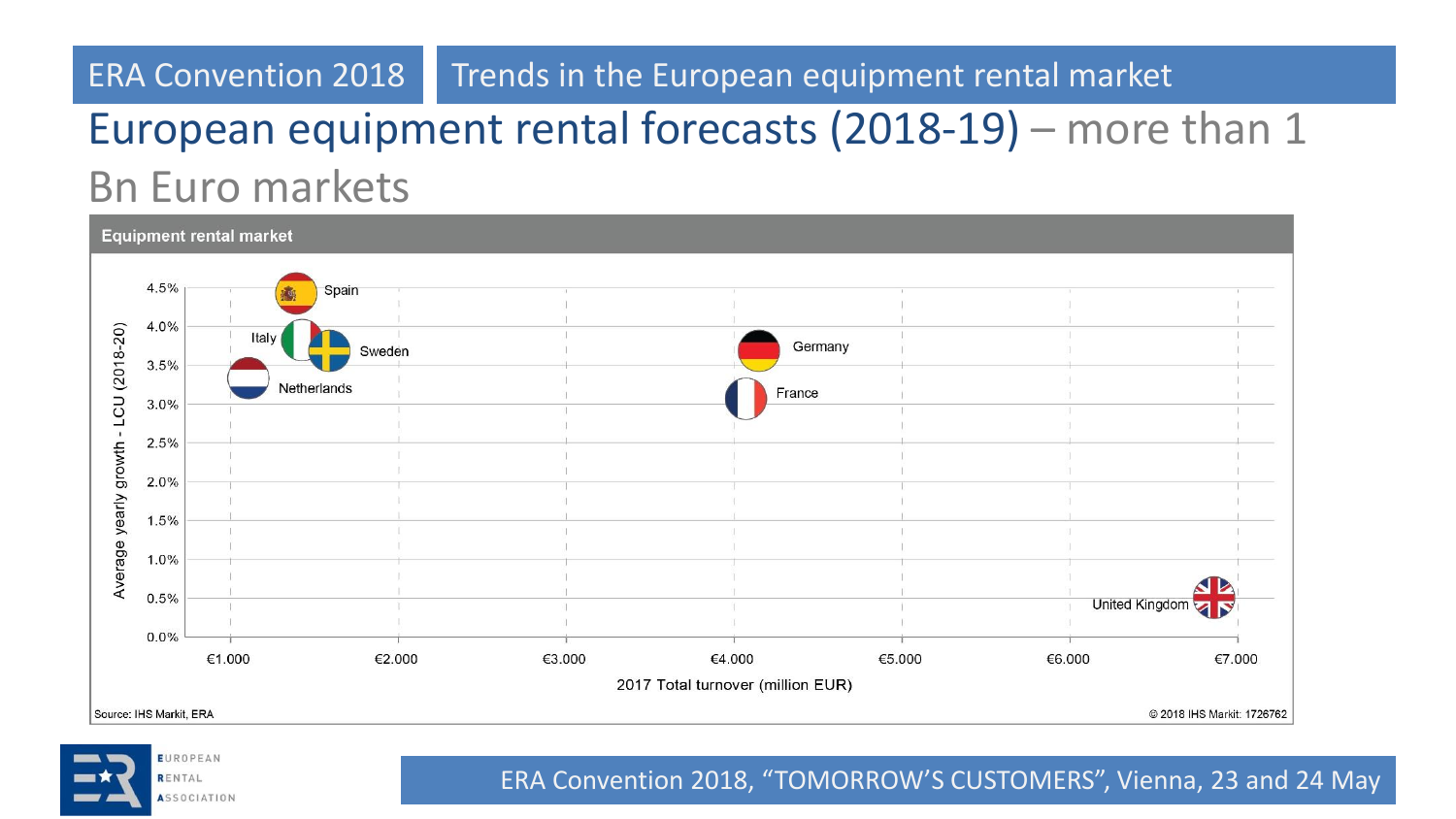# European equipment rental forecasts major changes – more than 1 Bn Euro markets



<span id="page-8-0"></span>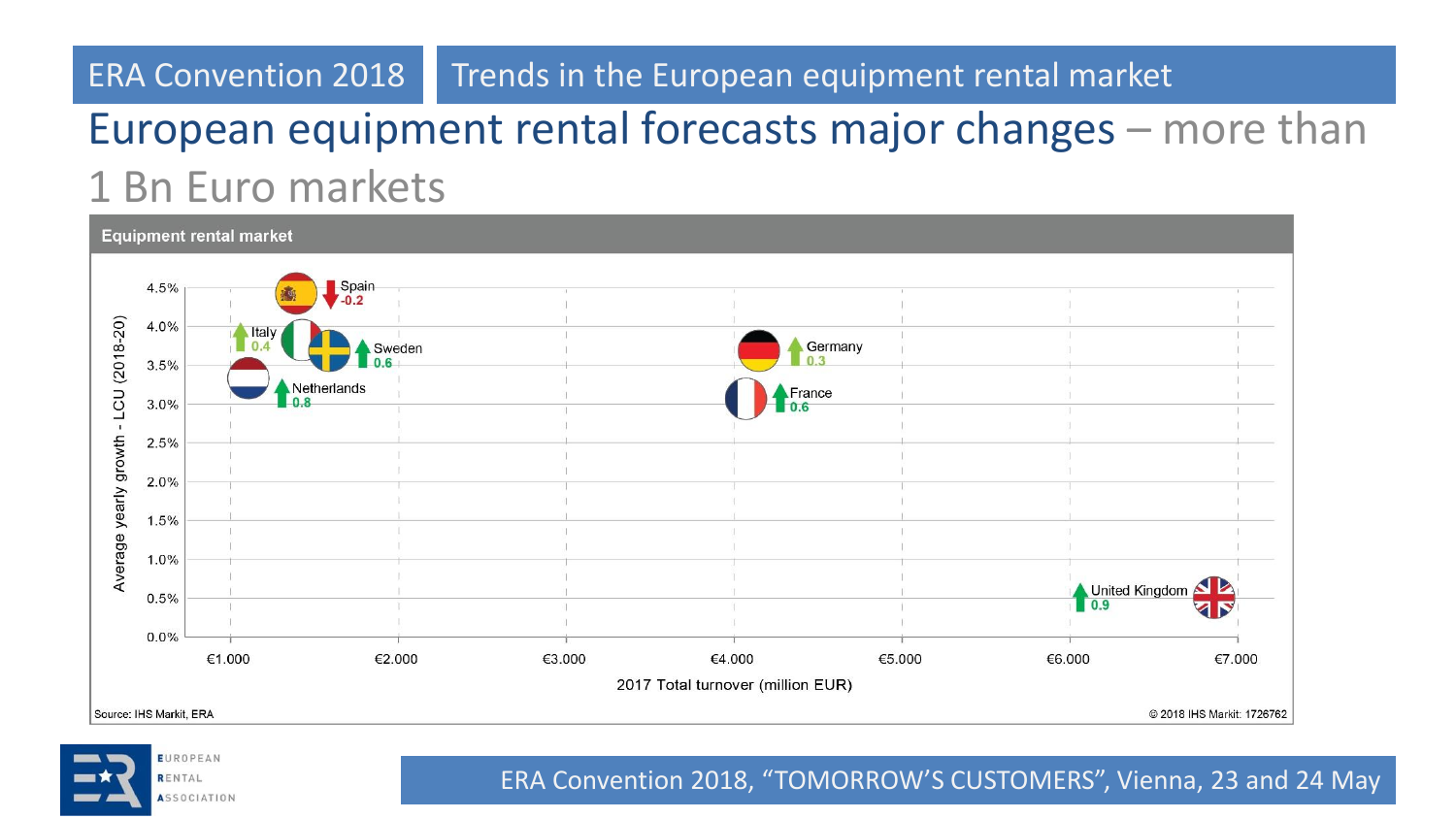# European equipment rental forecasts (2018-19) – less than 1 Bn Euro markets



<span id="page-9-0"></span>**EUROPEAN** RENTAL **ASSOCIATION**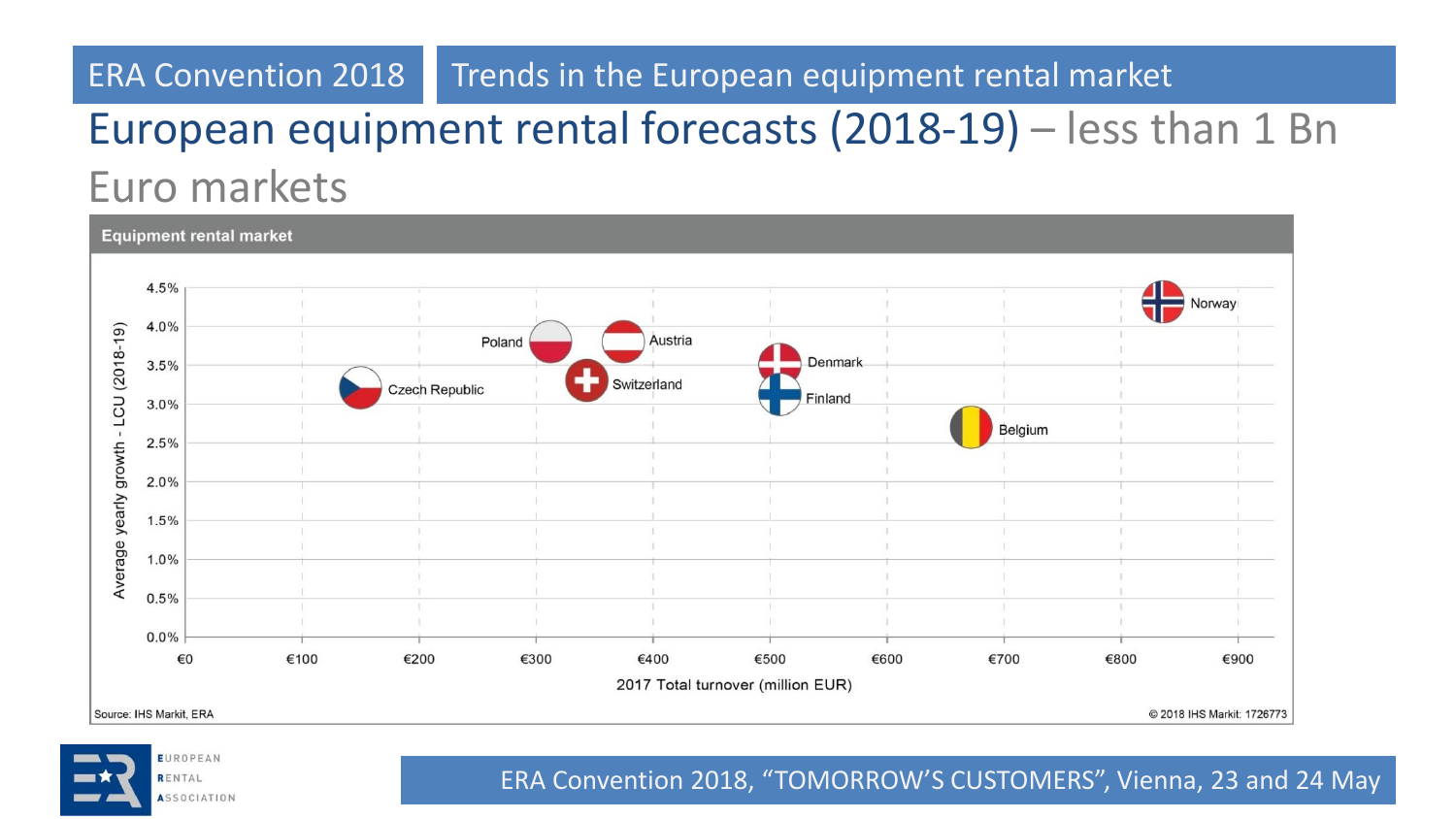# European equipment rental forecasts major changes – less than 1 Bn Euro markets

**Equipment rental market** 4.5% Norway 4.0%  $(2018 - 19)$ Austria Poland  $0.9$  $1.3$ Denmark  $3.5%$ Switzerland Czech Republic inland **CU**  $3.0%$ Belgium Average yearly growth - $0.4$  $2.5%$  $2.0%$ 1.5% 1.0%  $0.5%$  $0.0%$ €100 €0 €200 €300 €400 €500 €600 €700 €800 €900 2017 Total turnover (million EUR) Source: IHS Markit, ERA @ 2018 IHS Markit: 1726763

<span id="page-10-0"></span>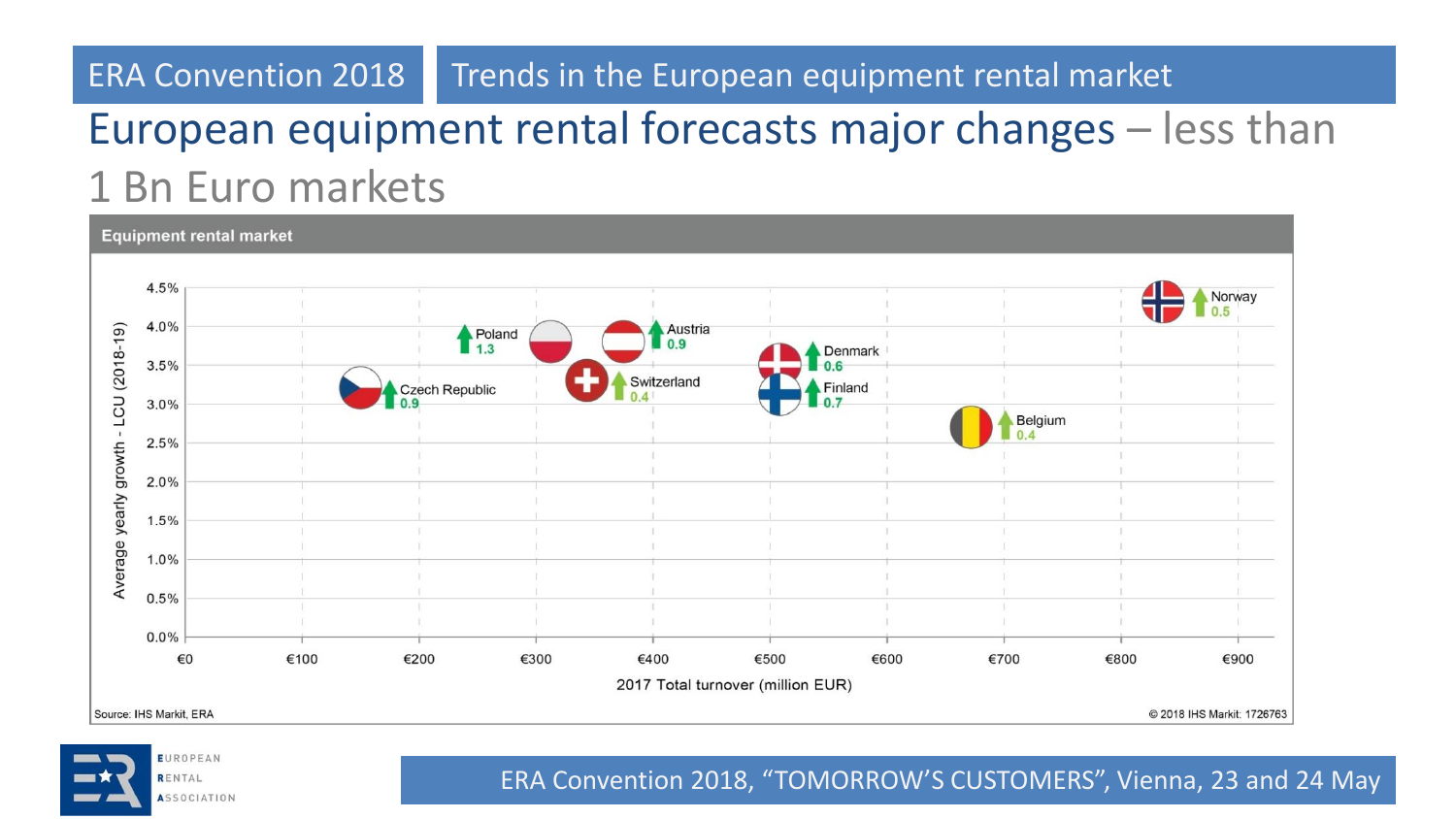$\perp$ . Macro trends on construction impacting rental markets 2.ERA Market Report 2017 highlights 3.Rental penetration

<span id="page-11-0"></span>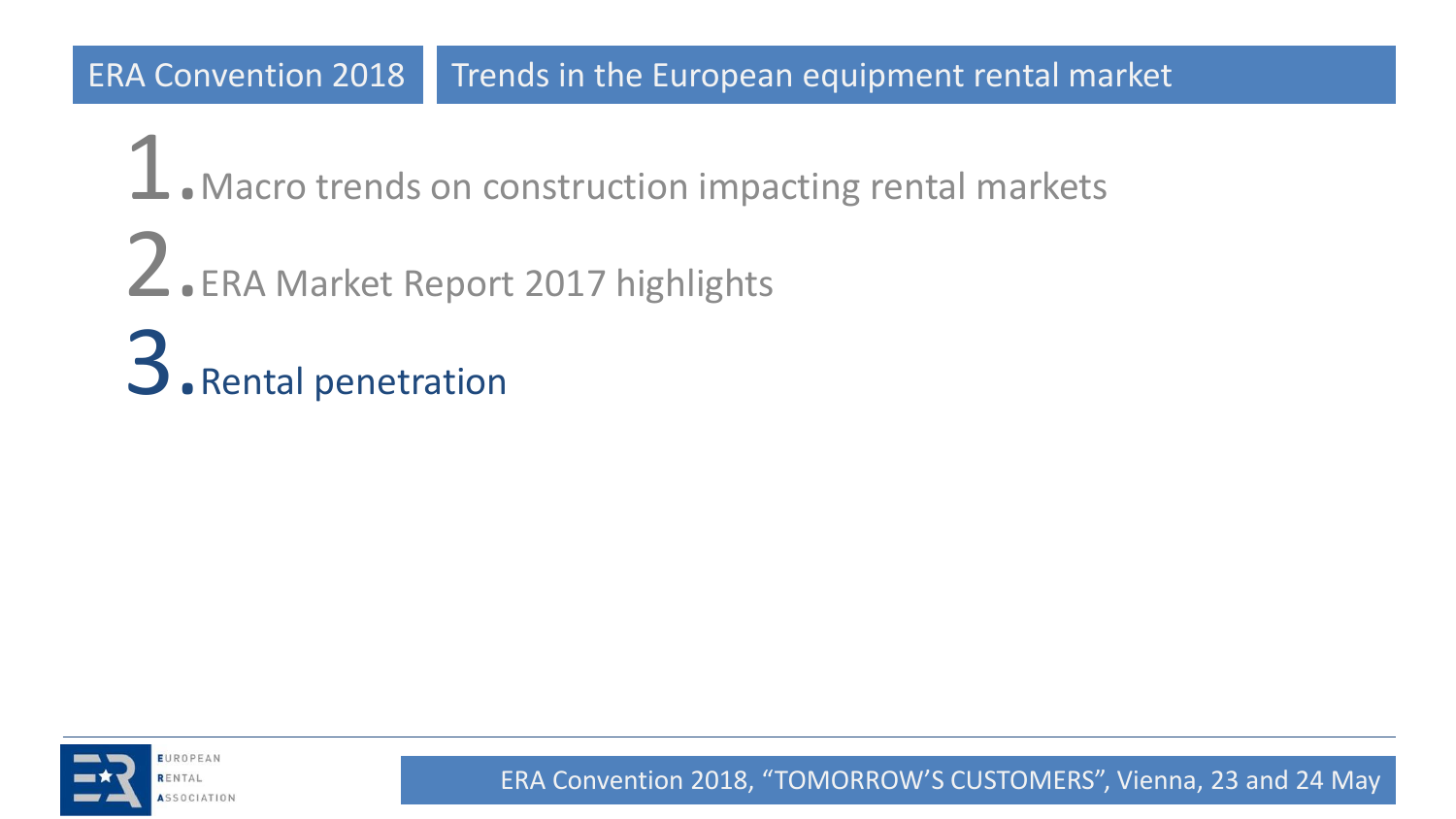# Penetration Rates 2017 against GDP and/or Construction

**Penetration Rates 2017** 



<span id="page-12-0"></span>EUROPEAN RENTAL **ASSOCIATION**